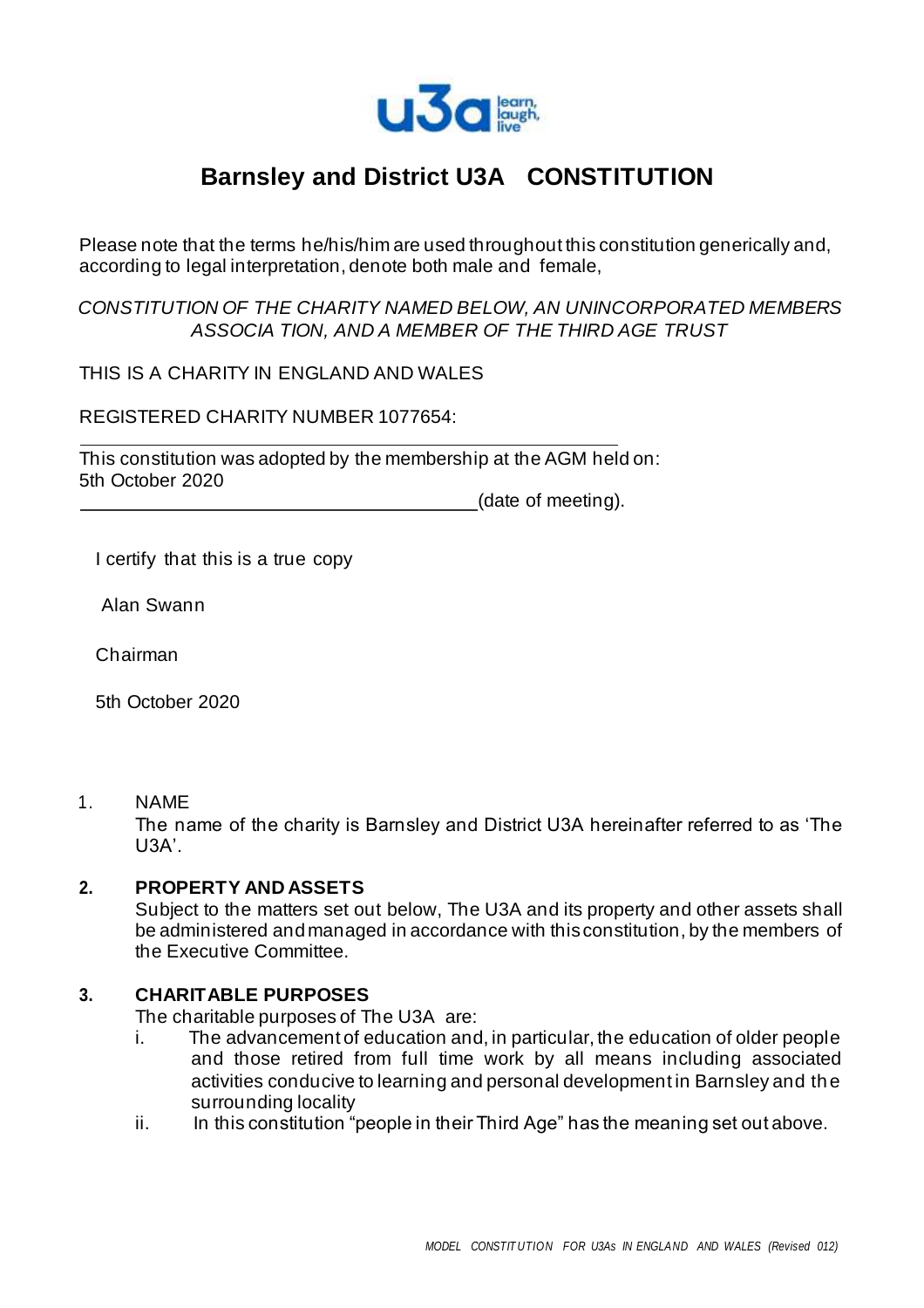# **4. POWERS**

In furtherance of the charitable purposes but not otherwise, the Executive Committee may exercise the following powers to:

- i. raise funds and to invite and receive contributions for The U3A by any lawful means, provided that in doing so any applicable requirements of the law shall be met;
- ii. receive donations, gifts, endowments, sponsorship, grants, legacies and subscriptions from persons desiring to support The U3A and its charitable purposes and to hold and apply any funds so acquired for the charitable purposes (subject to any restricted funds being applied to the relevant restricted purposes);
- iii. buy, take on lease or in exchange or otherwise acquire, hold and make use of any property (real or personal);
- iv. sell, lease or otherwise dispose of all or any part of the property of The U3A, subject to any consents required by law;
- v. co-operate with other charities, voluntary bodies and statutory authorities;
- vi. support any charitable organisations with regard to the pursuit of The U3A's charitable purposes;
- vii. appoint and constitute such advisory committees as the Executive Committee may think fit;
- viii. organise, promote and participate in conferences, lectures, seminars, courses and educational events;
- ix. publish, supply and make available books, pamphlets, reports, leaflets, journals, instructional matter, educational materials and aids of all kin ds, whether in printed, electronic or any other forms;
- x. associate and collaborate with other U3As and groupings of U3As (such as regional associations and networks) and The Third Age Trust in any way;
- xi. do all such other lawful things as are appropriate to the pursuit of the charitable purposes and the delivery of benefit to the public in accordance with the charitable purposes.

## **5. MEMBERSHIP**

- i. Membership of The U3A shall be open to individuals who are in their Third Age and are interested in participating in and furthering the work of The U3A, provided that they agree to abide by this constitution and any membership conditions properly imposed by the Executive Committee andto pay the annual subscription as determined by the Executive Committee and approved by the membership at an Annual or Special General Meeting. No individual may be admitted to membership if the Executive Committee considers that they do not meet these conditions.
- ii. Every individual member shall have one vote.
- iii. Members are bound by and shall observe any membership conditions and any disciplinary code of The U3A.
- iv. The Executive Committee may terminate the membership of any individual:
	- (a) if annual membership or other fees are unpaid 1 month after the due date; or
	- (b) by way of expulsion at the end of a disciplinary procedure for breach of any membership condition or for breach of any disciplinary code of The U3A;

Provided that in the case of proposed expulsion at the end of a disciplinary procedure, the individual concerned shall have the right to be heard by the Executive Committee, accompanied by a friend acting in their personal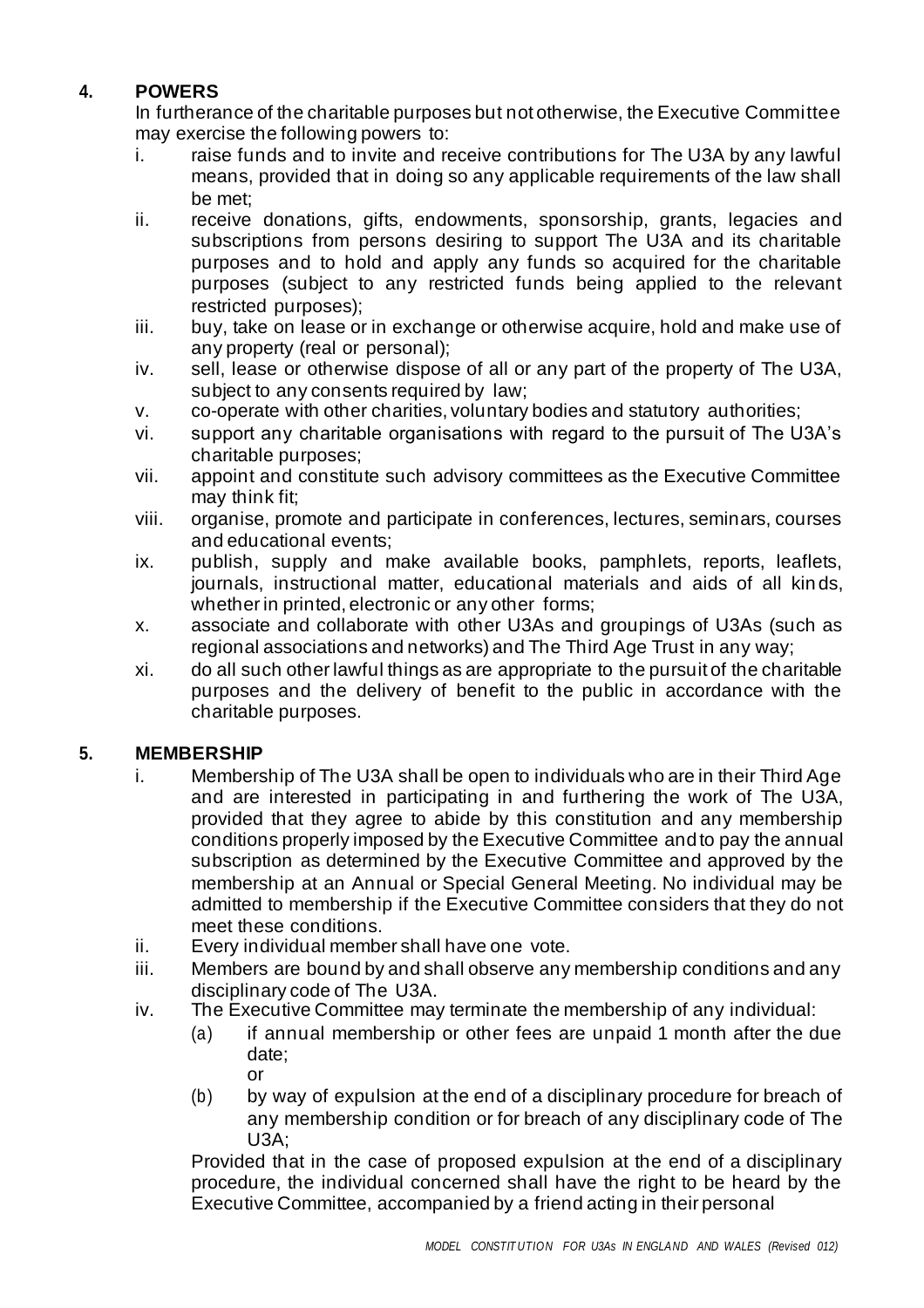capacity, who may also speak, or make written representation before a final decision is made.

#### **6. HONORARY PRESIDENT**

i. The members of The U3A may (but do not have to) elect an Honorary President at the Annual General Meeting. If they do so, the person so appointed will serve until the next Annual General Meeting. A retiring Honorary President may be re-appointed for a further term. There is no limit on the number of terms that may be served. The Honorary President shall not be deemed a charity trustee and shall not be a member of the Executive Committee but may be invited to attend any Executive Committee meeting at the decision of the Executive Committee and shall be entitled to attend the Annual General Meeting as a guest.

#### **7. EXECUTIVE COMMITTEE AND OFFICERS**

- i. The management of The U3A shall be vested in the Executive Committee, which shall be the governing body of The U3A and its board of trustees for the purposes of charity law. The Executive Committee shall be responsible for the strategy and policies of The U3A , may exercise all the powers of The U3A and shall deal with the administration, management and control of the affairs and property of The U3A.
- ii. There must be at least 5 and not more than 12 U3A members appointed to the Executive Committee. No person may be proposed for appointment or serve as an Officer or as a non-Officer member of the Executive Committee if they are currently serving as an Officer or non-Officer member of the Executive Committee of any other local U3A.
- *iii. Appointment of Officers and non-Officers*

At the Annual General Meeting of The U3A the members present shall elect from amongst their membership individuals to serve as the Officers and non-Officers from the date of that meeting until the respective term of office expires. A retiring Officer or non-Officer may be re-appointed provided he remains a member of The U3A and subject to the limits on period of service set out below.

*iv. Officers*

The Officers are the Chairman, a Vice Chairman, Treasurer and Secretary. The Officers shall by virtue of holding their office be members of the Executive Committee. An individual may only serve in one Officer role at a time.

*v. Terms of office and limits on periods of service* (a)The Chairman and Vice Chairman have a two year term of office from the Annual General Meeting at which they are appointed and may serve not more than three consecutive terms.

(b)The Treasurer and Secretary have a two year term of office from the Annual General Meeting at which they are appointed and may serve not more than three consecutive terms. For the avoidance of doubt, if the Treasurer and/or Secretary serve less than three terms they could be appointed to another Officer role or serve as a non-Officer member of the Executive Committee. (c)Non-Officer members of the Executive Committee have a one year term of office from the Annual General Meeting at which they are appointed and may serve not more than six consecutive terms.

*(d* subject to the provisions stated above no individual may serve more than a maximum of six consecutive years on the Executive Committee as a non Officer member, Treasurer or Secretary or in a combination of Officer roles or Officer and non Officer roles.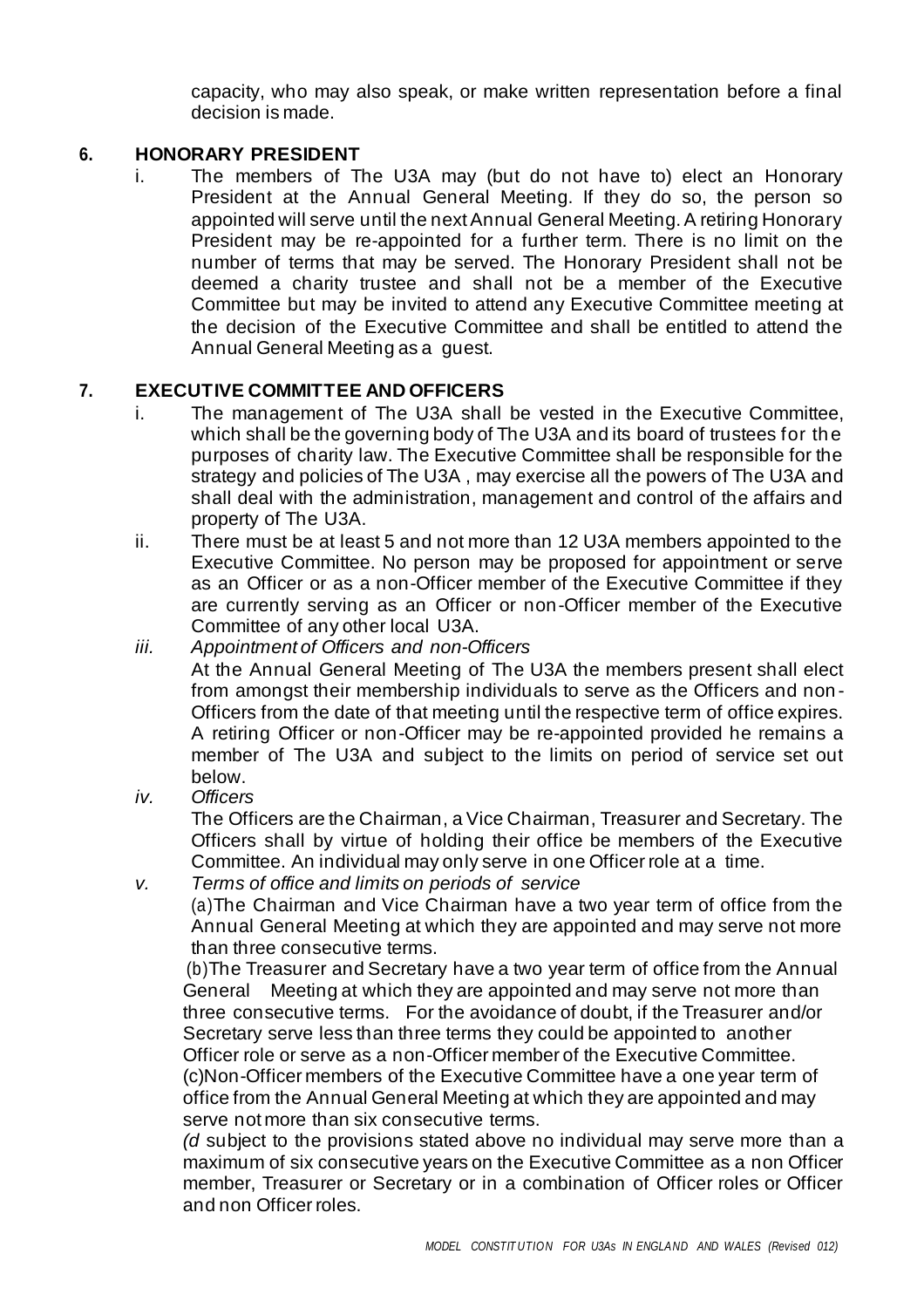#### *vi. Nomination and election of candidates*

Prior written nomination of any candidate for appointment as an Officer or a non-Officer member of the Executive Committee at an Annual General Meeting shall normally be required, made by a proposer and seconder from amongst the membership of The U3A (not being themselves Officers or non-Officer members of the Executive Committee), to be in the hands of the Secretary of The U3A at least 28 days before the meeting. Should nominations exceed vacancies, the decision about appointments shall be taken by ballot. Otherwise, nominations of candidates and the conduct of voting for appointments shall be dealt with in accordance with the Standing Orders of The U3A or, if there are no Standing Orders, as determined by the Executive Committee. However, if there are insufficient candidates standing for the vacancies, the Chairman of the meeting may, as a last resort, appeal for any willing member present to agree to stand. A vote must be taken and carried by a simple majority for such an appeal for volunteers at the meeting to be permitted. Any willing candidate may then offer himself and be proposed to the meeting for appointment in accordance with the Constitution.

*vii. Casual vacancies — Officers and Executive Committee* The Executive Committee may fill any vacancy arising amongst the Officers or the non-Officer Executive Committee members, until the following Annual General Meeting. Any such appointee must be a member of The U3A. A person so appointed, who shall have full voting rights, may stand for appointment to a first full term at that meeting.

viii *Co-options to Executive Committee*

The Executive Committee may in addition appoint not more than two co-opted U3A members to the Executive Committee, who shall have full voting rights and hold office until the next Annual General Meeting. At that meeting a retiring co-opted member could be proposed for appointment to a first full term on the Executive Committee in accordance with the relevant provisions of this constitution. Provided always that an individual cannot be co-opted more than three times in succession

#### **8. DEFECTS IN APPOINTMENTS**

i. The proceedings of the Executive Committee shall not be invalidated by any vacancy among their number or by any failure to appoint or any defect in the appointment, election or co-option of a member.

## **9. CESSATION OF OFFICE** - **EXECUTIVE COMMITTEE MEMBERS**

- i. A member of the Executive Committee shall cease to hold office if he:
	- (a) is disqualified from acting as a member of the Executive Committee by virtue of charity law;
	- (b) becomes incapable by reason of mental disorder, illness or injury of managing and administering his own affairs;
	- (c) is absent without the permission of the Executive Committee from three consecutive meetings and the Executive Committee resolve that his office be vacated;
	- (d) is removed by resolution of the Executive Committee for significant misconduct under the Trustee Code of Conduct, which may only be passed after the completion of the disciplinary procedure set out in that Code;
	- (e) notifies in writing to the Executive Committee a wish to resign (but only if at least five members of the Executive Committee will remain in office when the notice of resignation is to take effect which shall be at least 21 days from the receipt of the notification);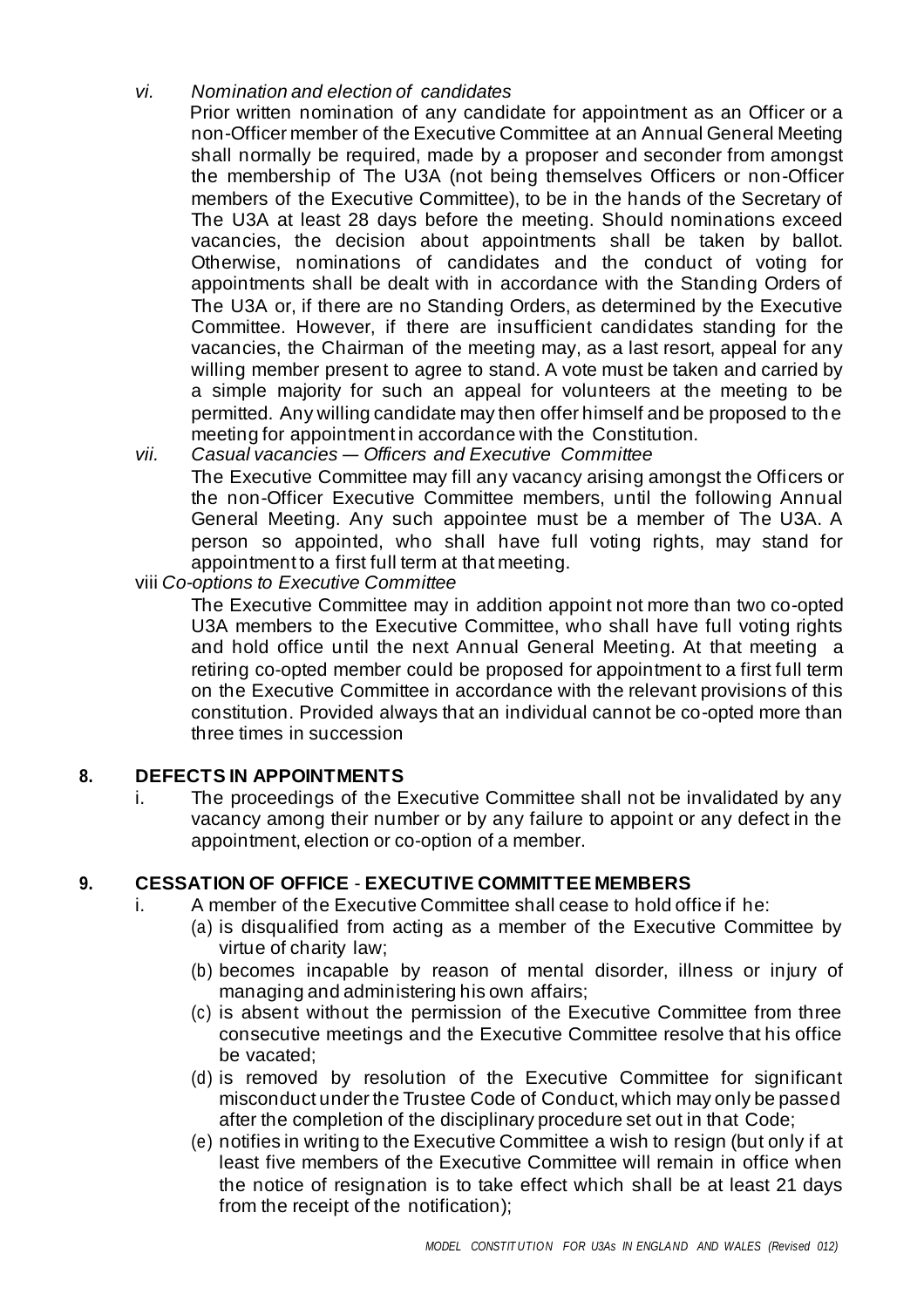- (f) ceases to be a member of The U3A;
- (g) becomes an Officer or non-Officer member of the Executive Committee of any other U3A.

### **10. MEETINGS AND PROCEEDINGS OF THE EXECUTIVE COMMITTEE**

- i. The Executive Committee shall hold at least 4 meetings each year.
- ii. Additional meetings may be called at any time by the Secretary on behalf of the Chairman or by any two members of the Executive Committee, upon not less than seven days' notice being given to other members of the Executive Committee of the matters to be discussed, unless it concerns the appointment of a co-opted member, in which case not less than twenty one days' notice must be given.
- iii. The Chairman shall chair the meetings and in his absence a Vice-Chairman shall take over or, if there is no Vice-Chairman present, the Executive Committee shall choose one of their number to be Chairman of the meeting before any business is transacted.
- iv. There shall be a quorum when at least one-third of the number of members of the Executive Committee or three members of the Executive Committee, whichever is the greater, are present at the meeting.
- v. Every decision shall be determined by a majority of votes of the members of the Executive Committee present and voting on the question, but in the case of equality of votes, the Chairman of the meeting shall have a casting vote in addition to his own vote.
- vi. The Executive Committee shall ensure that minutes are taken of all its meetings and those of any sub-committees and are available for inspection should a member request it.
- vii. The Executive Committee may from time to time make and alter rules for the conduct of their business, the summoning and conduct of their meetings and custody of documents (including, but not limited to, the use of electronic communications). No rule may be made which is inconsistent with this constitution.
- viii. The Executive Committee may appoint sub-committees including at least one member of the Executive Committee, for the purpose of performing any function or duty which in the opinion of the Executive Committee would be more conveniently undertaken or carried out by a sub-committee, provided that all acts and proceedings of any sub-committees shall be fully and promptly reported to the Executive Committee. The Executive Committee shall authorise the terms of reference of sub-committees and may alter them from time totime. Sub-committees may make proposals to the Executive Committee, but maynot make decisions and they shall not have any expenditure authority.
- ix. No Executive Committee member shall be chargeable or responsible for loss caused by any act done or omitted to be done by him or by any other Executive Committee member or by reason of any mistake or omission made in good faith by any Executive Committee member or by reason of any other matter other than wilful and individual fraud or wrongdoing or actions knowingly beyond the scope of a specific authority or limit thereon on the part of the Executive Committee member in question.

#### **11. FINANCE**

i. The financial year of The U3A shall end on such date as the Executive Committee shall decide, provide always that the financial year must be in accordance with applicable charity law requirements and the annual accounts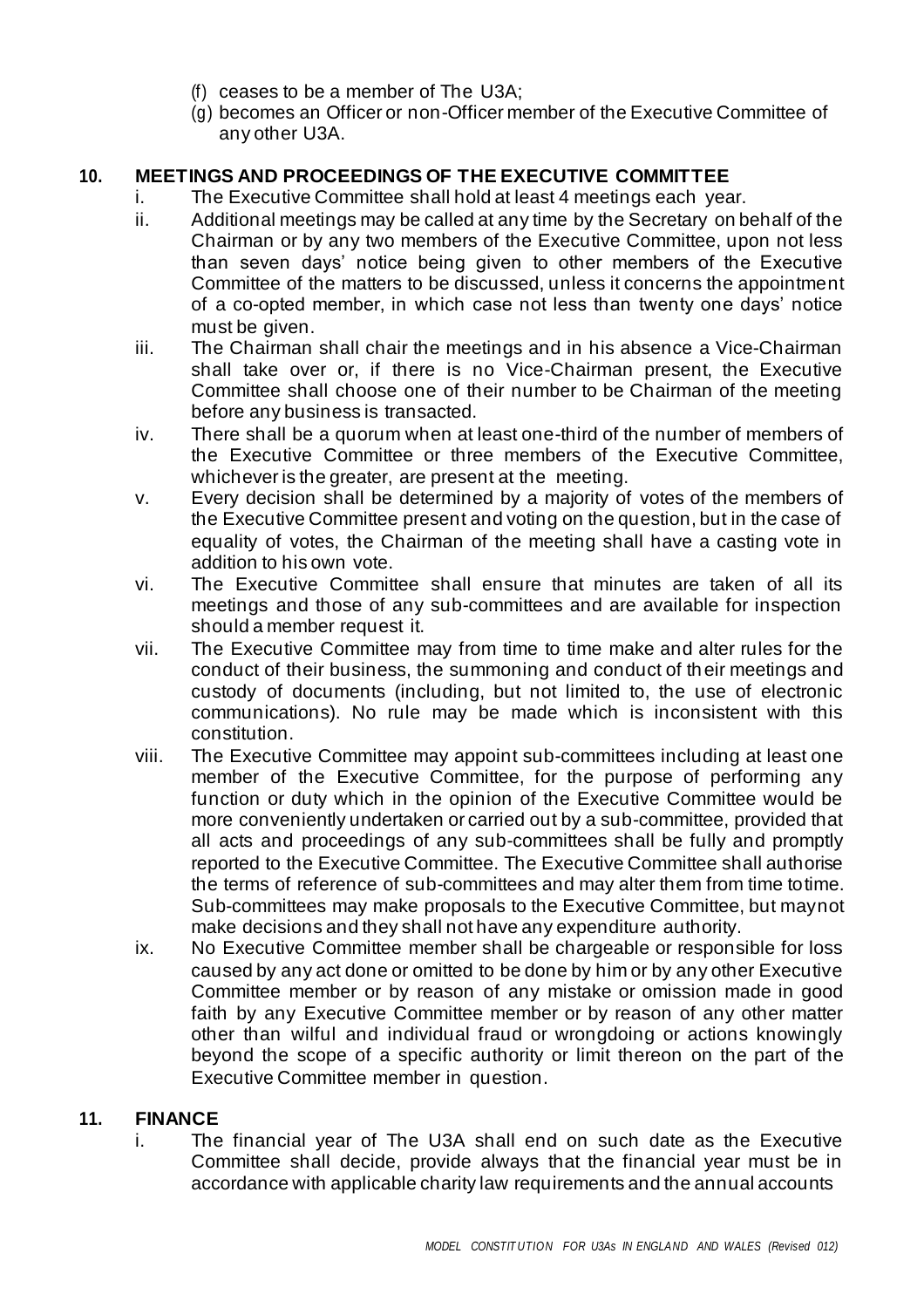and trustees' report must be submitted to the Charity Commission (if required by law) within relevant statutory time limits.

- ii. The funds of The U3A shall be paid into such accounts as the Executive Committee may open in the name of The U3A. All transactions on such accounts shall be carried out in accordance with the terms of that account as agreed with the account provider and approved and accepted by the Executive Committee from time to time. Only members of the Executive Committee, authorised by the Executive Committee to do so, may arrange and authorise any transaction on any of The U3A's accounts and dual authorisation shall normally be required for all transactions.
- iii. The Executive Committee shall determine the financial controls and procedures to be followed by The U3A, including but not limited to, controls and procedures in relation to accounts and transactions on them, and those shall be observed at all times.
- iv. The funds belonging to The U3A shall be applied only in furthering the charitable purposes.
- v. No funds shall be transferred in any way to Executive Committee members, provided that nothing herein shall prevent the payment in good faith of reasonable and proper out of pocket expenses incurred by a member of the Executive Committee in the discharge of his duties for The U3A.
- vi. All proper costs, charges and expenses incidental to the management of The U3A and membership subscriptions in respect of the Third Age Trust may be defrayed from the funds of The U3A.

## **12. PROPERTY**

- i. All property of and held on behalf of The U3A shall be applied in accordance with charity law.
- ii. Title to any property shall be held on behalf of The U3A in such manner as the Executive Committee thinks fit from time to time and in ways permitted by charity law.

## **13. ACCOUNTING AND REPORTING**

- i. The Executive Committee shall comply with its obligations under charity law, and observe applicable time limits in the case of obligations to file items with the Charity Commission, with regard to:
	- (a) the keeping of accounting records for The U3A;
	- (b) the preparation of annual statements of account and a trustees' report for The U3A;
	- (c) the audit or independent examination of the statements of account of The U3A (if required by law);
	- (d) the making of a charity annual return to the Charity Commission;
	- (e) the transmission of the statement of accounts and trustees' report of The U3A to the Charity Commission.

## **14. ANNUAL GENERAL MEETING**

- i. There shall be an Annual General Meeting of The U3A which shall be held on such date as the Executive Committee may determine in each calendar year.
- ii. Every Annual General Meeting shall be called by the Executive Committee. This formal notice shall give at least 21 days' notice of the Annual General Meeting to all the members of The U3A. The notice shall specify that the meeting is the Annual General Meeting and shall set out the business of the meeting, including resolutions to be proposed, and shall provide information about proposals for the election of Officers and non-Officer members of the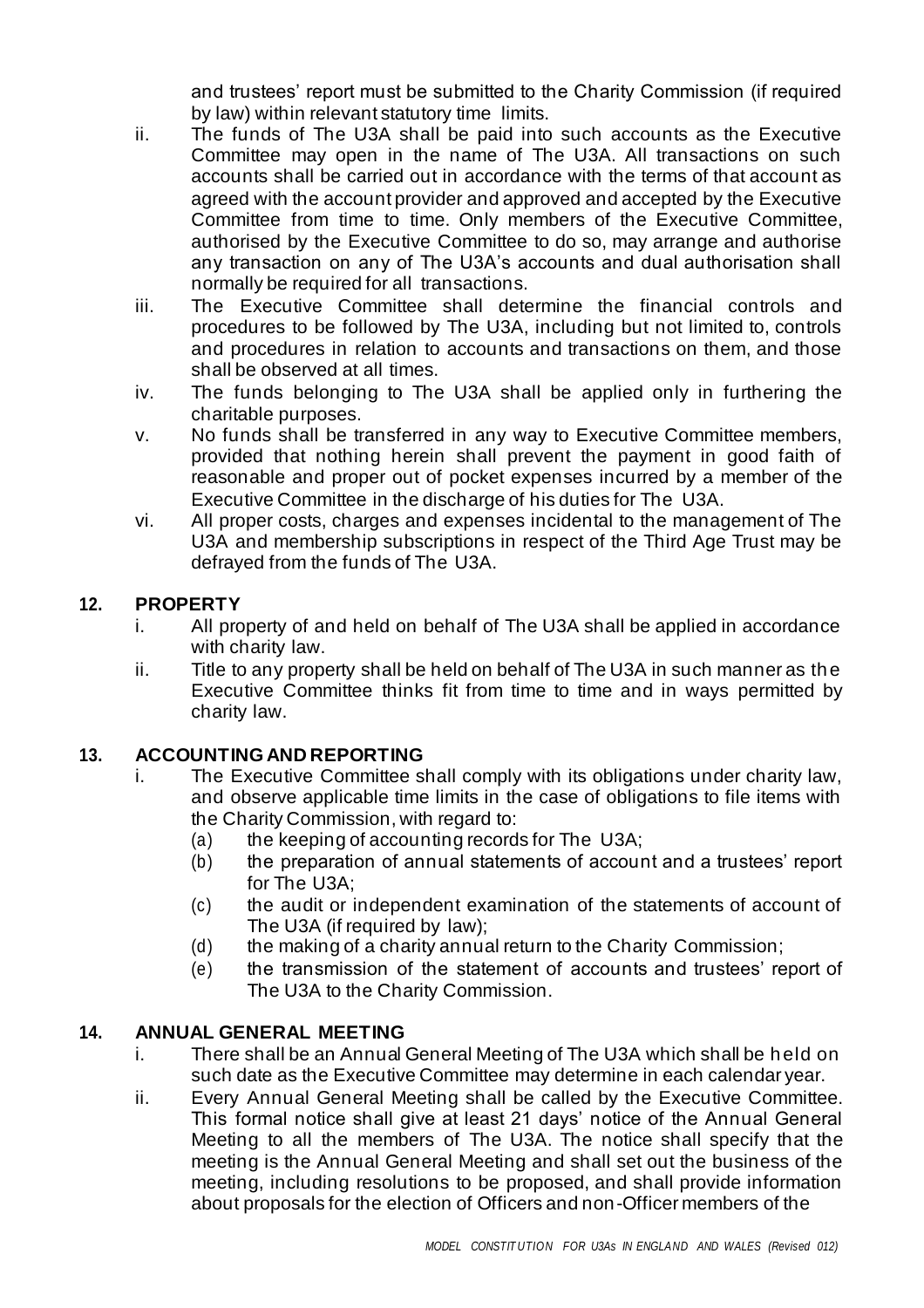Executive Committee to be made at that meeting. All members of The U3A shall be entitled to attend and vote at the meeting.

- iii. The Executive Committee shall present to each Annual General Meeting the trustees' report and annual accounts of The U3A for the preceding year for approval.
- iv. The Executive Committee shall seek approval for the appointment of any independent examiner or auditor for the accounts from the membership at the Annual General Meeting, if permitted or required to do so by charity law.
- v. Any proposals to amend the constitution subject to clause 17 shall be considered at the Annual General Meeting as shall any other business as set out in the notice.

# **15. SPECIAL GENERAL MEETING**

The Executive Committee may call a Special General Meeting of The U3A at any time and if at least 15 %of the members request such a meeting in writing stating the business to be considered, the Secretary shall call such a meeting. At least 21 days notice shall be given. The notice must state the business to be discussed.

#### **16. NOTICES, COMMUNICATIONS AND PROCEDURE AT GENERAL MEETINGS**

- i. Notices of meetings, documents and other communications from The U3A to a member may be sent by electronic communication provided The U3A wishesto do so and the relevant member wishes to receive them in this way and provides an appropriate electronic address to The U3A. It is the responsibility of that member to notify The U3A of any change to that address and to comply with any security and other procedures determined by the Executive Committee for such communications. A member may opt to return to hard copy communications at any time.
- ii. Accidental omission to give notice to any member of any General Meeting (including the AGM) shall not invalidate the proceedings.
- iii. The Secretary or other person specially appointed by the Executive Committee shall keep a full record of proceedings at every General Meeting of The U3A.
- iv. There shall be a quorum when at least 5%. of the number of members of The U3A, are present at any General Meeting.
- v. If within half an hour from the time appointed for the meeting a quorum is not present, the meeting if convened at the request of the members shall be dissolved. In any other case it shall be adjourned to another day and time as the Executive Committee may direct provided 21 days' notice is given to all members. If at the adjourned meeting a quorum is not present within half an hour of the time appointed for the meeting, the members present shall be a quorum.
- vi. The Chairman of The U3A shall be the Chairman of any General Meeting at which he is present. In the absence of the entitled Chairman, the Executive Committee members present shall have the power to elect a Chairman for the meeting.
- vii. If there is a tied vote the Chairman of the meeting shall have a casting vote in addition to his own vote

## **17. ALTERATIONS TO THE CONSTITUTION**

i. Subject to the following provisions of this clause, the Constitution may be altered in any way by a resolution passed by not less than two thirds of the members present and voting at a General Meeting. The notice of the General Meeting must include notice of the resolution, setting out the details of the alterations proposed.